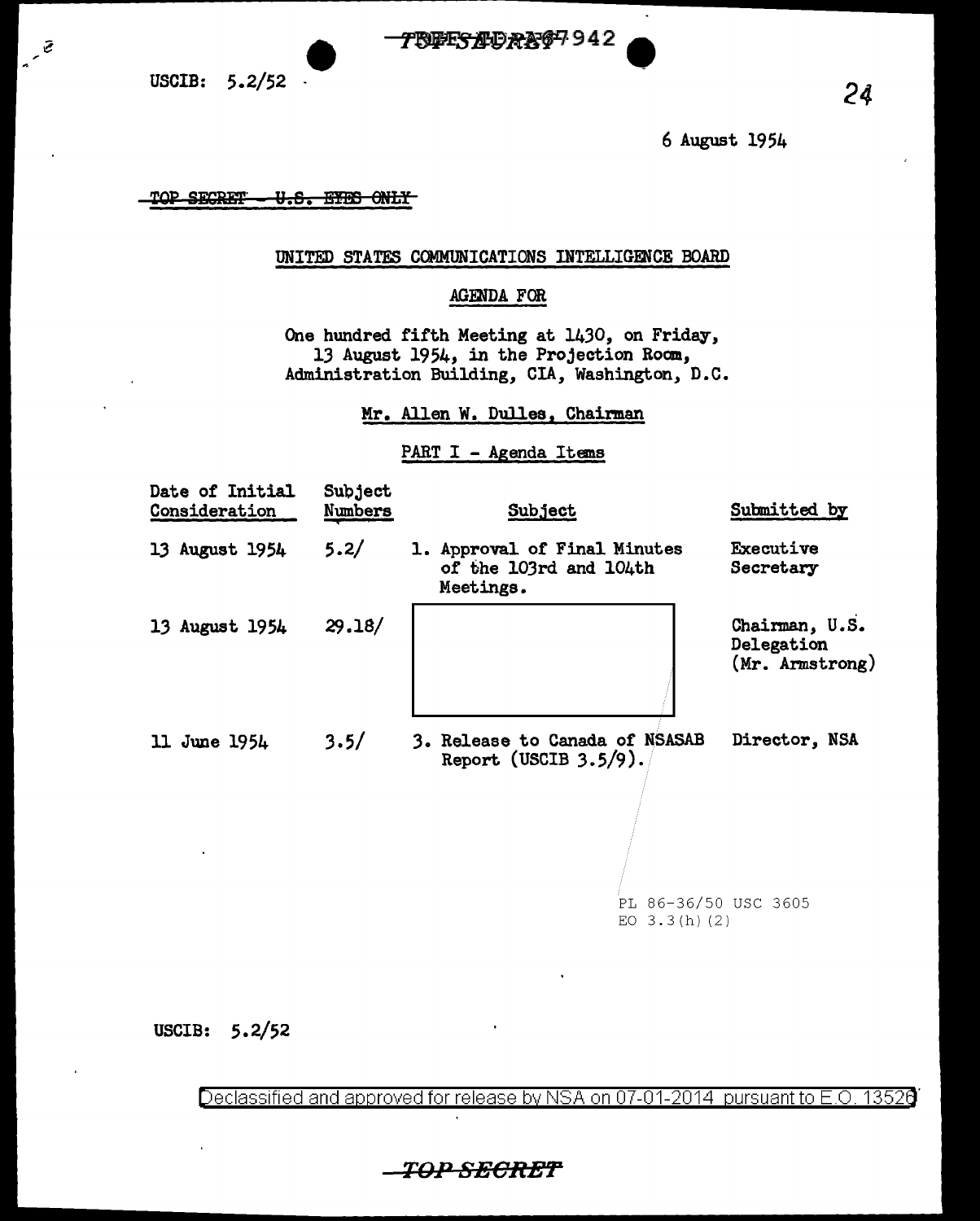EF<del>P T</del>B+30677942

USCIB: 5.2/52

PL 86-36/50 USC 3605  $EO$  3.3(h)(2)

TOP SECRET - U.S. EYES ONLY

PART II - Background Information on Agenda Items

Item No.

 $\mathbf{1}$ .

 $2.$ 

Subject and Summary

Approval of Final Minutes of the 103rd and 104th Meetings. Corrections to the tentative minutes of the 103rd meeting were distributed as USCIB  $5.2/\mu$ 7. Tentative minutes of the 104th meeting were approved without change. Minutes of both meetings are now subject to final approval.

 $3.$ 

Release to Canada of NSASAB Report Entitled "The Potentialities of COMINT for Strategic Warning". At the 15th meeting of USCIBEC, 28 May 1954, the Director, NSA, requested approval of release of a "sanitized" version of the so-called "Robertson Report" to Canada. USCIBEC approved release of the report, subject to certain additional deletions, which were to be forwarded to the Director, NSA, via the Executive Secretary. All members were advised of these "additional deletions" by USCIB 3.5/7.

On 21 July 1954 (USCIB 3.5/8) the Director, NSA, informed the members that, since the recommended deletions were so extensive as to vitiate the purpose of the Report and did not bear upon CCMINT, thereby indicating no objection to release for COMINT reasons, he proposed to release the report as originally submitted to USCIBEC. He added that, in the event of vote sheet objection to this action, he would ask further consideration at the 105th meeting of USCIB. As a result of objection by members representing the Military Services, the matter has been scheduled for further USCIB consideration at this meeting. USCIB 3.5/9 contains a tabulation of recommended "additional deletions", and comments by the Executive Secretary.

THIS DOCUMENT CONTAINS COMMUNICATIONS INTELLIGENCE INFORMATION AND SHALL BE HANDLED ONLY IN CHANNELS EXPRESSLY PROVIDED FOR COMINT

 $2 -$ 

FUS L, mptain, U.S. Navy

Executive Secretary, USCIB

USCIB:  $5.2/52$ 

TOP SECRET